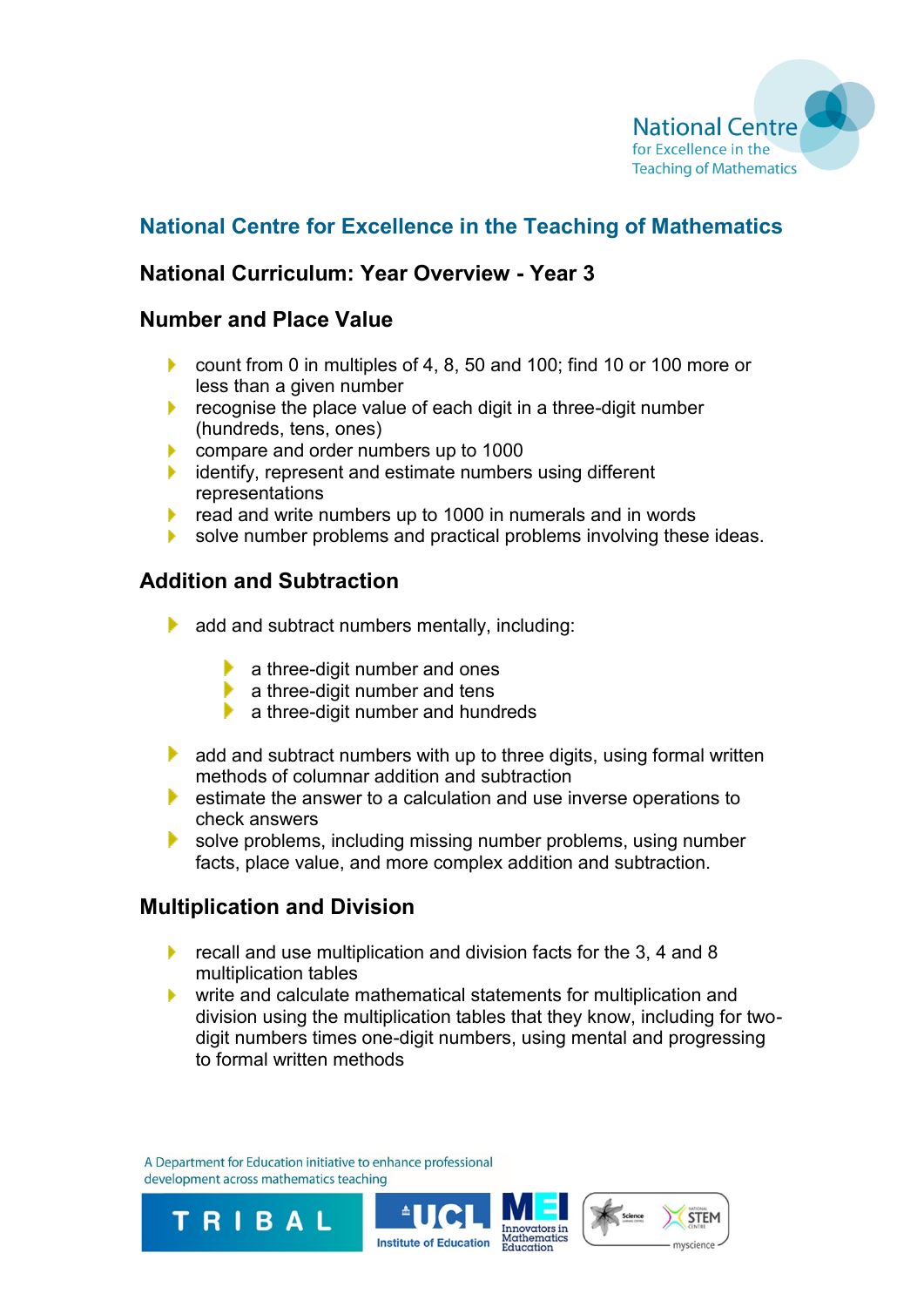

solve problems, including missing number problems, involving ¥. multiplication and division, including positive integer scaling problems and correspondence problems in which n objects are connected to m objects.

## **Fractions (including decimals and percentages)**

- count up and down in tenths; recognise that tenths arise from dividing ¥. an object into 10 equal parts and in dividing one-digit numbers or quantities by 10
- recognise, find and write fractions of a discrete set of objects: unit ¥. fractions and non-unit fractions with small denominators
- ¥. recognise and use fractions as numbers: unit fractions and non-unit fractions with small denominators
- ¥. recognise and show, using diagrams, equivalent fractions with small denominators
- **L** add and subtract fractions with the same denominator within one whole [for example,  $\frac{5}{7} + \frac{1}{7} = \frac{6}{7}$ ]
- compare and order unit fractions with the same denominator
- solve problems that involve all of the above.

#### **Measurement**

- measure, compare, add and subtract: lengths (m/cm/mm); mass (kg/g); ¥. volume/capacity (l/ml)
- measure the perimeter of simple 2-D shapes ¥.
- Þ. add and subtract amounts of money to give change, using both £ and p in practical contexts
- $\blacktriangleright$  tell and write the time from an analogue clock, including using Roman numerals from I to XII, and 12-hour and 24-hour clocks
- ¥. estimate and read time with increasing accuracy to the nearest minute; record and compare time in terms of seconds, minutes and hours; use vocabulary such as o'clock, a.m./p.m., morning, afternoon, noon and midnight
- ¥. know the number of seconds in a minute and the number of days in each month, year and leap year
- compare durations of events [for example to calculate the time taken ¥. by particular events or tasks].

## **Geometry - properties of space**

draw 2-D shapes and make 3-D shapes using modelling materials; recognise 3-D shapes in different orientations and describe them

A Department for Education initiative to enhance professional development across mathematics teaching